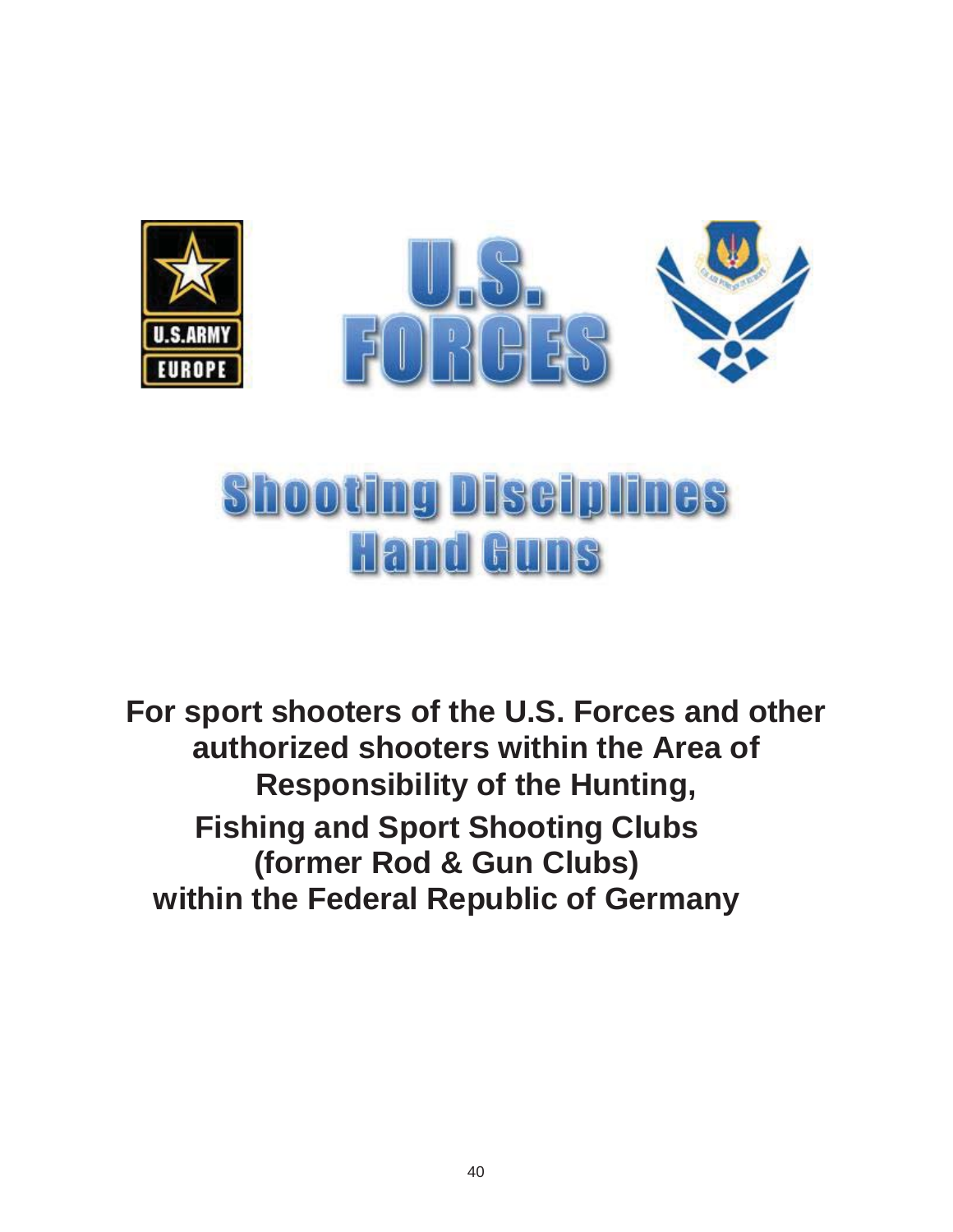## **R 1**

**Weapon:** All revolvers with a 3" barrel length are permitted.

 a. Sights Sights consist of two components: Front and rear sight. b. Trigger Min. 1000g. Trigger stop is allowed. c. Grips Orthopedic grips and palm-molded surfaces are not allowed.

**Calibers:** Calibers will be scored in the following caliber categories

- a. Caliber 0.0 to .31 b. Caliber .32 to .45 c. Magnum calibers .357 Magnum - .44 Magnum
- **Ammunition:** All commercially available and reloaded ammunition is permitted. All bullet shapes as well as lead, jacketed, partially jacketed, and fully jacketed bullets, and bullets with a galvanic or plastic coating are permitted. Black powder loads are not allowed.

**Aiming Position**: One-handed or two-handed position

**Target**: Target No. 1

**Distance to Target:** 15 m/ 20 m/ 25 m

**Number of Shots/Shooting Time:** Six series of 5 shots, 60 seconds per series

**Sequence:** 1. Series 15 m standing

- 2. Series 15 m kneeling
- 3. Series 20 m standing
- 4. Series 20 m kneeling
- 5. Series 25 m standing
- 6. Series 25 M kneeling

**Shooting Glasses:** Shooting glasses of any kind may be worn.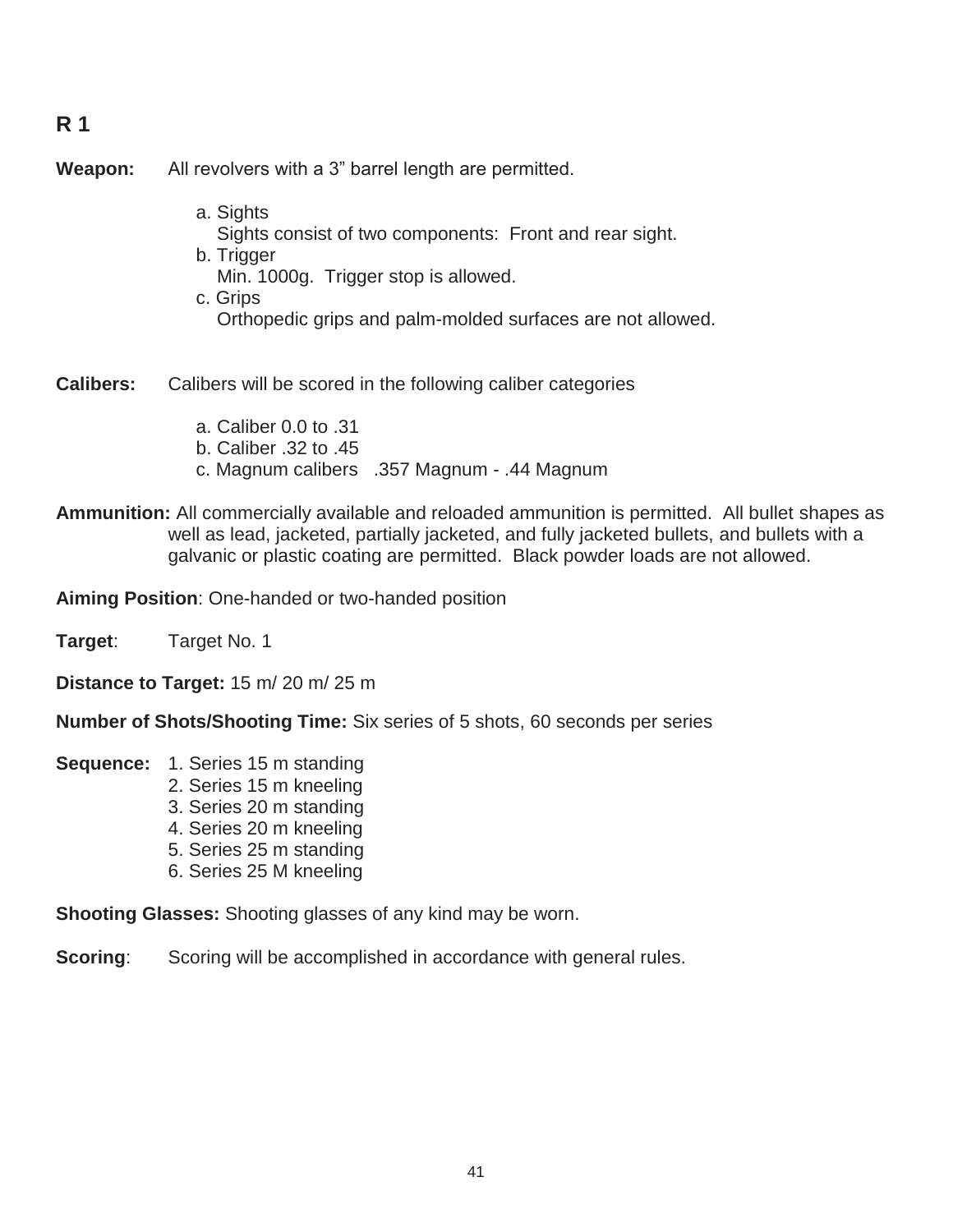## **R 2**

**Weapon**: All revolvers with a barrel length between 3" and 6" are permitted.

- a. Sights: Sights consist of two components: Rear sight and front sight
- b. Trigger: Min. 1000 g. Trigger stop is allowed.
- c. Grips: Orthopedic grips and palm-molded surfaces are not allowed.
- **Calibers:** Calibers will be scored in the following caliber categories
	- a. Caliber 0.0 to .31
	- b. Caliber .32 to .45
	- c. Magnum calibers .357 Magnum .44 Magnum
- **Ammunition:** All commercially available and reloaded ammunition is permitted. All bullet shapes as well as lead, jacketed, partially jacketed, and fully jacketed bullets, and bullets with a galvanic or plastic coating are permitted. Black powder loads are not allowed.

**Aiming Position**: One-handed or two-handed position

**Target**: Target No. 1

**Distance to Target:** 15 m/ 20 m/ 25 m

**Number of Shots/Shooting Time:** Six series of 5 shots, 60 seconds per series

- **Sequence:** 1. Series 15 m standing 2. Series 15 m kneeling 3. Series 20 m standing 4. Series 20 m kneeling
	- 5. Series 25 m standing
	- 6. Series 25 M kneeling

**Shooting Glasses:** Shooting glasses of any kind may be worn.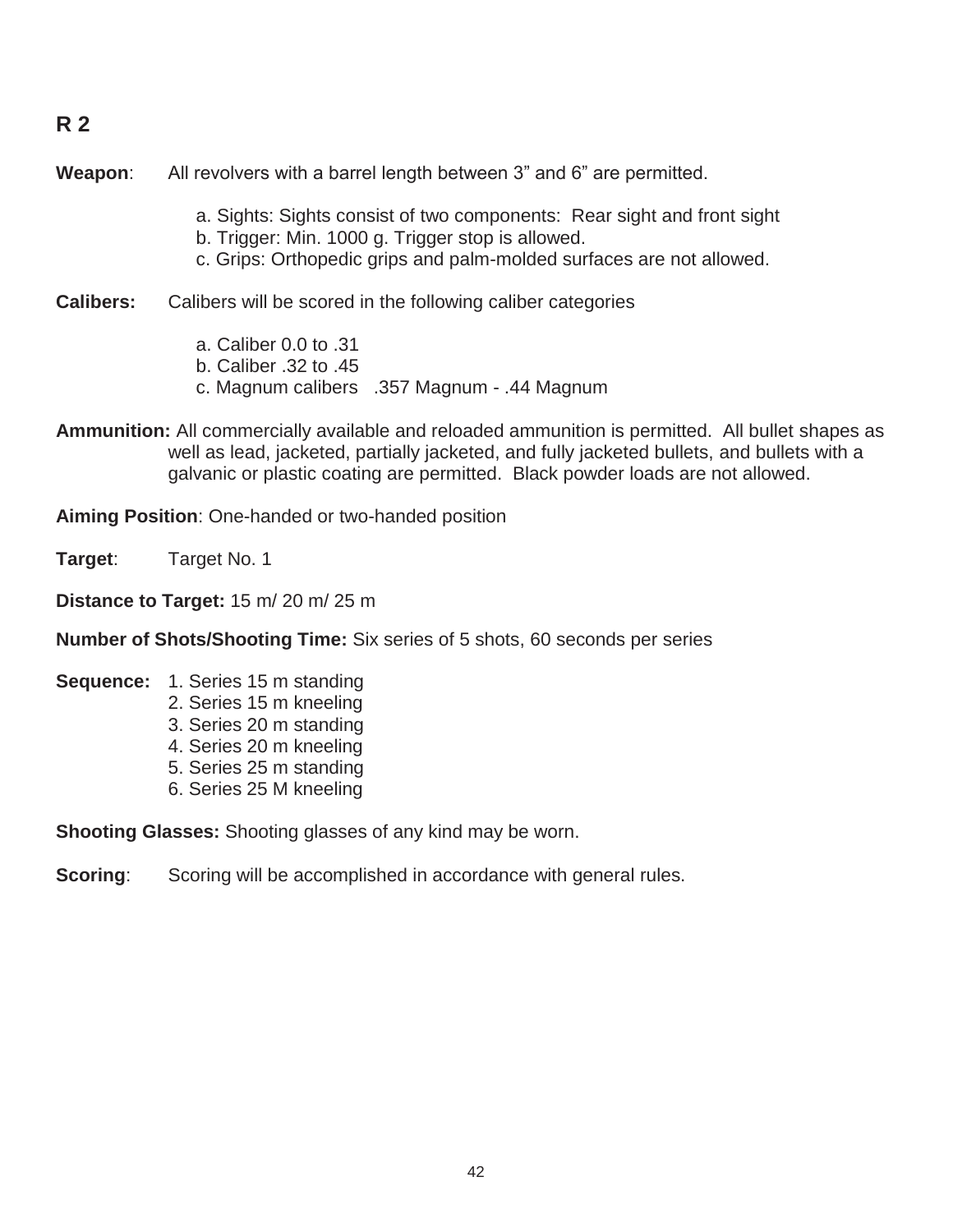## **R 3**

**Weapon**: All revolvers with a barrel length over 6" are permitted.

- a. Sights: Sights consist of two components: Rear sight and front sight
- b. Trigger: Min. 1000 g. Trigger stop is allowed.
- c. Grips: Orthopedic grips and palm-molded surfaces are not allowed.

**Calibers:** Calibers will be scored in the following caliber categories

- a. Caliber 0.0 to .31
- b. Caliber .32 to .45
- c. Magnum calibers .357 Magnum .44 Magnum
- **Ammunition:** All commercially available and reloaded ammunition is permitted. All bullet shapes as well as lead, jacketed, partially jacketed, and fully jacketed bullets, and bullets with a galvanic or plastic coating are permitted. Black powder loads are not allowed.

**Aiming Position**: One-handed or two-handed position

**Target**: Target No. 1

**Distance to Target:** 15 m/ 20 m/ 25 m

**Number of Shots/Shooting Time:** Six series of 5 shots each, 60 seconds per series

- **Sequence:** 1. Series 15 m standing 2. Series 15 m kneeling 3. Series 20 m standing 4. Series 20 m kneeling
	- 5. Series 25 m standing
	- 6. Series 25 M kneeling

**Shooting Glasses:** Shooting glasses of any kind may be worn.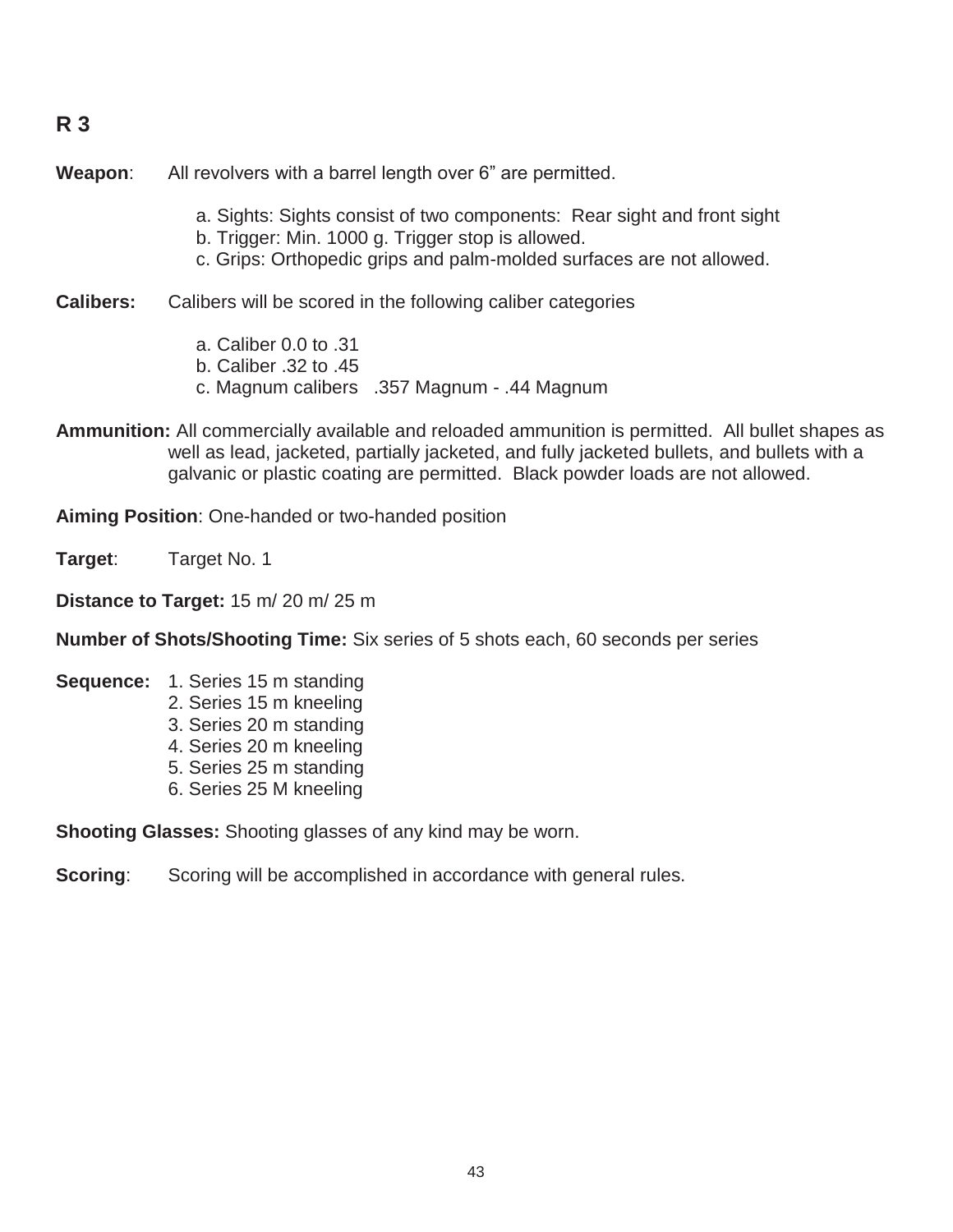#### **P1**

**Weapon**: All pistols with a 3" barrel length are permitted.

- a. Sights: Sights consist of two components: Rear sight and front sight
- b. Trigger: Min. 1000 g. Trigger stop is allowed.
- c. Grips: Orthopedic grips and palm-molded surfaces are not allowed.

**Calibers:** Calibers will be scored in the following caliber categories

- a. Caliber 0.0 to .31
- b. Caliber .32 to .45
- c. Magnum calibers .357 Magnum .44 Magnum
- **Ammunition:** All commercially available and reloaded ammunition is permitted. All bullet shapes as well as lead, jacketed, partially jacketed, and fully jacketed bullets, and bullets with a galvanic or plastic coating are permitted. Black powder loads are not allowed.

**Aiming Position**: One-handed or two-handed position

**Target**: Target No. 1

**Distance to Target:** 15 m/ 20 m/ 25 m

**Number of Shots/Shooting Time:** Six series of 5 shots, 60 seconds per series

- **Sequence:** 1. Series 15 m standing 2. Series 15 m kneeling 3. Series 20 m standing 4. Series 20 m kneeling
	- 5. Series 25 m standing
	- 6. Series 25 M kneeling

**Shooting Glasses:** Shooting glasses of any kind may be worn.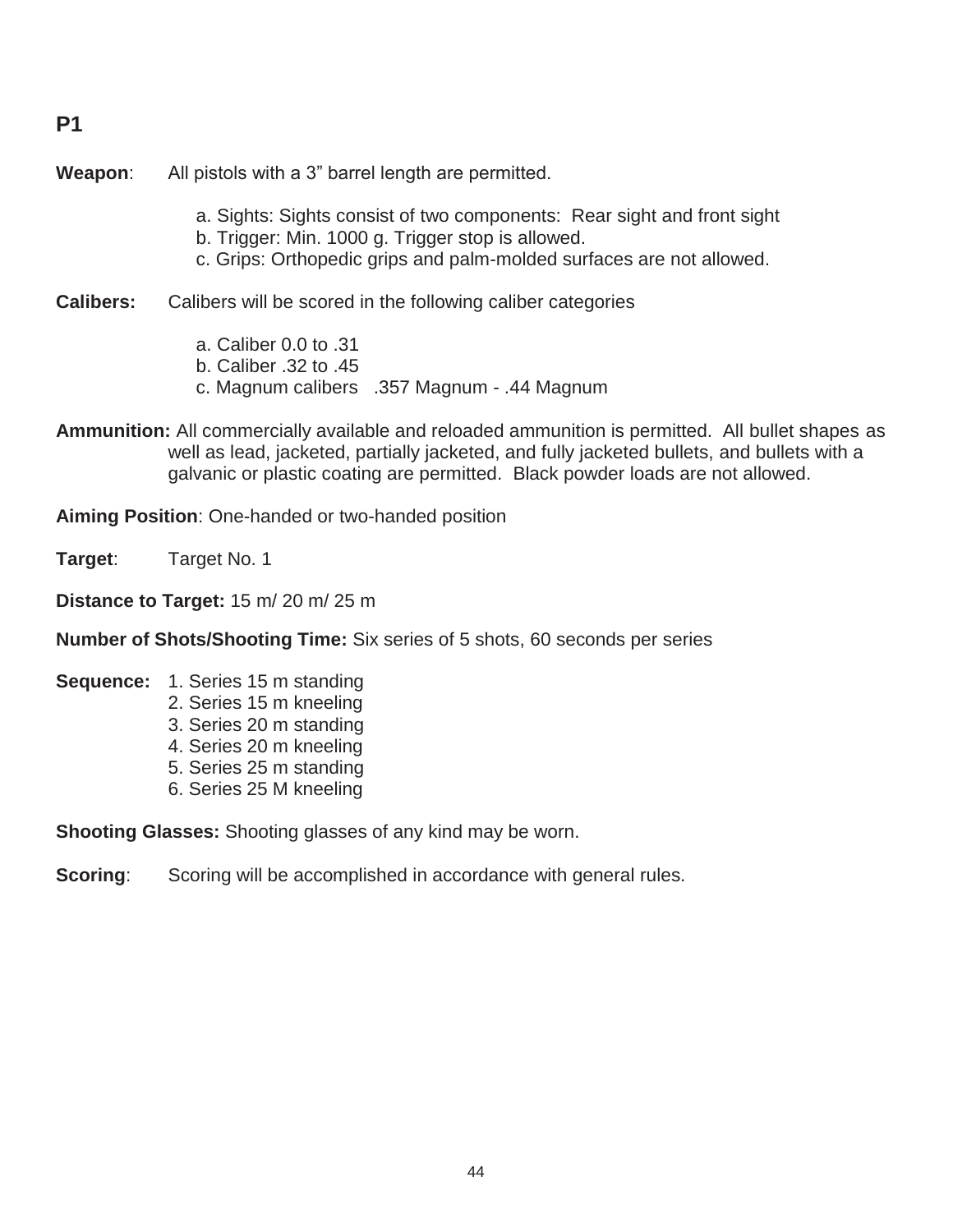## **P2**

**Weapon**: All pistols with a barrel length between 3" and 6" are permitted.

- a. Sights: Sights consist of two components: Rear sight and front sight
- b. Trigger: Min. 1000 g. Trigger stop is allowed.
- c. Grips: Orthopedic grips and palm-molded surfaces are not allowed.
- **Calibers:** Calibers will be scored in the following caliber categories
	- a. Caliber 0.0 to .31
	- b. Caliber .32 to .45
	- c. Magnum calibers .357 Magnum .44 Magnum
- **Ammunition:** All commercially available and reloaded ammunition is permitted. All bullet shapes as well as lead, jacketed, partially jacketed, and fully jacketed bullets, and bullets with a galvanic or plastic coating are permitted. Black powder loads are not allowed.

**Aiming Position**: One-handed or two-handed position

**Target**: Target No. 1

**Distance to Target:** 15 m/ 20 m/ 25 m

**Number of Shots/Shooting Time:** Six series of 5 shots, 60 seconds per series

- **Sequence:** 1. Series 15 m standing 2. Series 15 m kneeling 3. Series 20 m standing 4. Series 20 m kneeling
	- 5. Series 25 m standing
	- 6. Series 25 M kneeling

**Shooting Glasses:** Shooting glasses of any kind may be worn.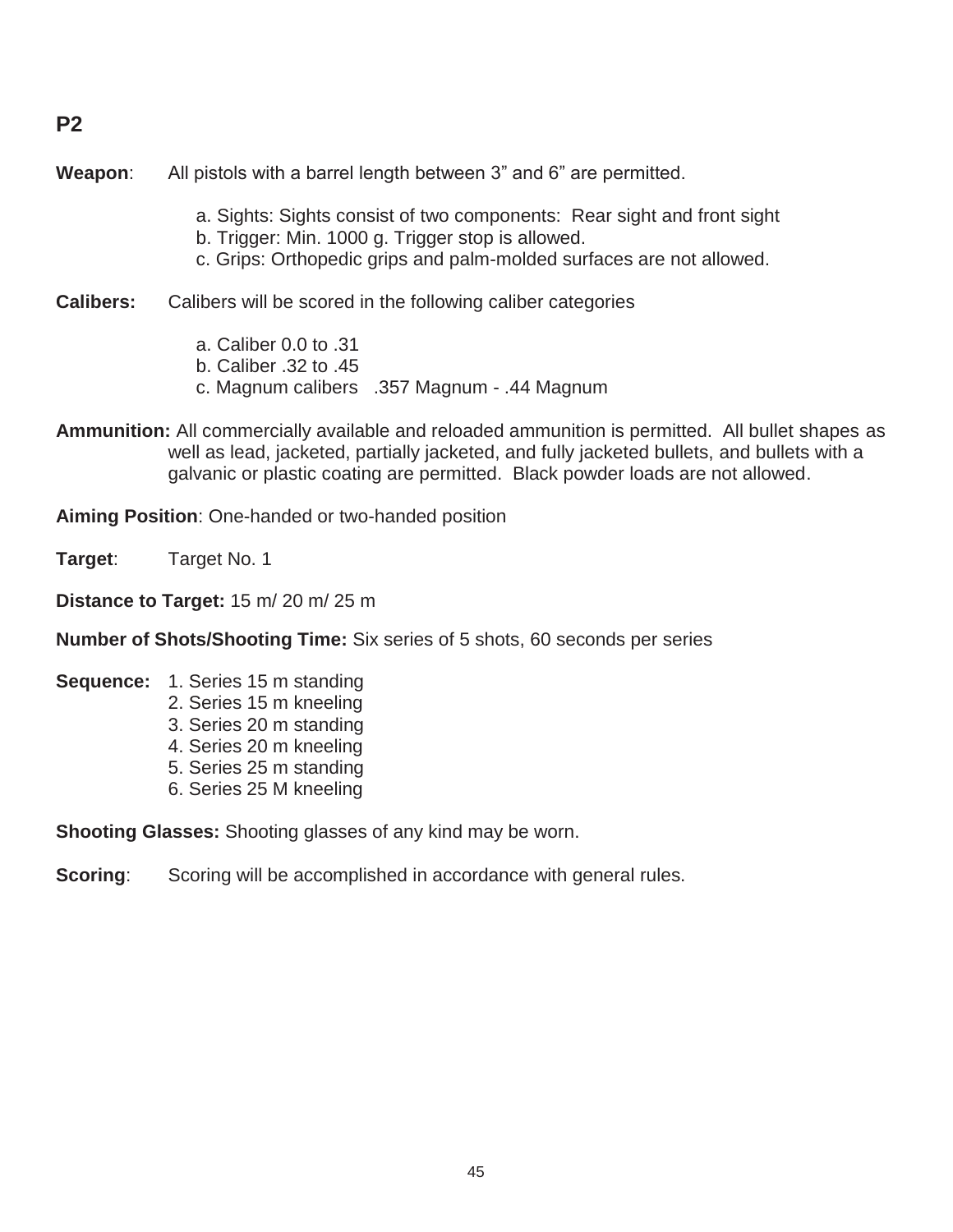**OP** 

**Weapon**: All unmodified service pistols and service revolvers issued for Army, Customs, or Police, in original condition and manufactured before 1945 are permitted. Proof of a weapon's service record shall be the responsibility of the shooter.

> a. Sights: Sights consist of front and rear sight and must be in original condition and may not be adjusted during competition. "After market" (micro-click) sights are not allowed.

b. Trigger: Min. 1000 g, trigger stop is not permitted.

 c. Grips: Grips may be replacements but will be of the same type, e.g., Pachmayr. Sporting grips are not permitted.

- **Caliber**: Starting at .25 caliber (6.35 mm)
- **Ammunition**: All commercially available and reloaded ammunition is permitted. All bullet shapes as well as lead, jacketed, partially jacketed and fully jacketed bullets, and bullets with a galvanic or plastic coating are permitted. Black powder loads are prohibited. Exception: Wadcutter ammunition is not permitted.

**Aiming Position**: One-handed or two-handed position

**Target:** Target No. 1

**Target Distance**: 15 m / 20 m / 25 m

**Number of shots / Shooting Time:** Six series of 5 shots, 60 seconds per series

**Sequence:** 1. Series 15 m standing

- 2. Series 15 m kneeling
- 3. Series 20 m standing
- 4. Series 20 m kneeling
- 5. Series 25 m standing
- 6. Series 25 m kneeling

**Shooting Glasses:** Shooting glasses of any kind may be used.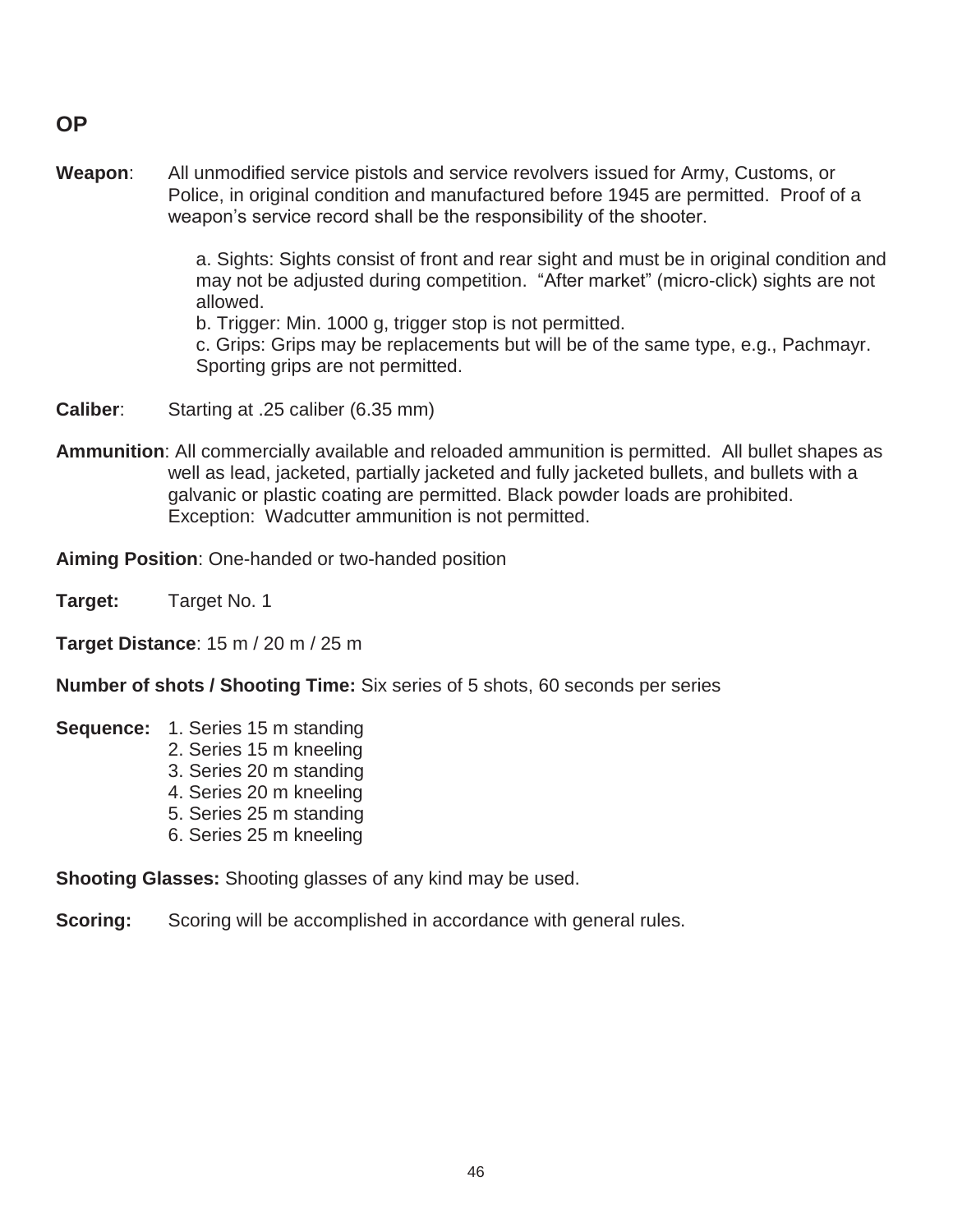#### **DP**

**Weapon**: All unmodified service pistols and service revolvers issued for Army, Customs, or Police, in original condition and manufactured after 1 January 1946 are permitted. Proof of a weapon's service record shall be the responsibility of the shooter.

> a. Sights: Sights consist of front and rear sight and must be in original condition and may not be adjusted during competition. "After market" (micro-click) sights are only allowed when installed as original component. Optical sights as well as laser-pointer sights are not allowed.

b. Trigger: Min. 1000 g, trigger stop is not permitted.

 c. Grips: Grips may be replacements but will be of the same type, e.g., Pachmayr. Sporting grips are not permitted.

- **Caliber**: Starting at .25 caliber (6.35 mm)
- **Ammunition**: All commercially available and reloaded ammunition is permitted. All bullet shapes as well as lead, jacketed, partially jacketed and fully jacketed bullets, and bullets with a galvanic or plastic coating are permitted. Black powder loads are prohibited. Exception: Wadcutter ammunition is not permitted.

**Aiming Position**: One-handed or two-handed position

**Target:** Target No. 1

**Target Distance**: 15 m / 20 m / 25 m

**Number of shots / Shooting Time:** Six series of 5 shots, 60 seconds per series

**Sequence:** 1. Series 15 m standing

- 2. Series 15 m kneeling
- 3. Series 20 m standing
- 4. Series 20 m kneeling
- 5. Series 25 m standing
- 6. Series 25 m kneeling

**Shooting Glasses:** Shooting glasses of any kind may be used.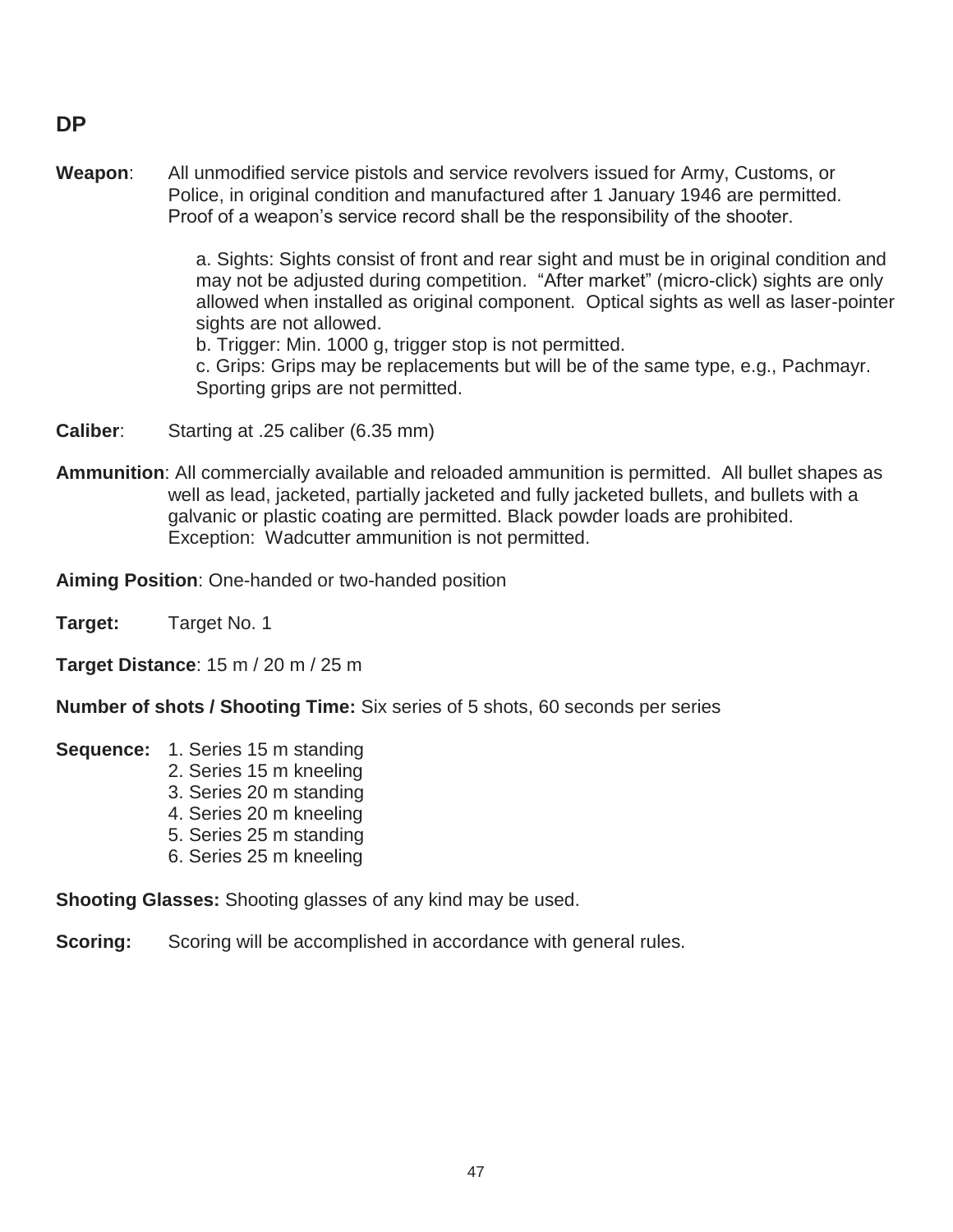## **PP POLICE PISTOL**

**Weapon**: All large caliber pistols or revolvers are permitted.

 a) Sights: Open, without optical aids. Shooting glasses are not allowed. b) Grips: Orthopedic grips / palm-molded surfaces are not allowed.

**Caliber:** .354 (9 mm) minimum up to .455 maximum. No Magnum except .357mag

**Ammunition:** 30 rounds, commercially available or reloaded ammunition is allowed, no Wadcutter.

**Aiming Position:** Standing, unsupported, holding the weapon with both hands is permitted.

**Target:** BDMP PP1 Target Observation with optical aids is not allowed.

**Distances:** 25 m, 15 m, 10 m

**Procedure:** a) 25 m: 12 shots in 2 minutes (including necessary reloading) b) 15 m: 2 times 6 shots at intervals (approx. 5-7 sec). The target pops up six times for 2 seconds each during which 1 shot each must be fired. After that the weapon is reloaded and a new cycle starts. c) 10 m: 6 shots at intervals (approx. 5-7 sec). The target pops up three times for 2 seconds during which 2 shots each must be fired.

- **Test firing:** none
- **Position:** Weapon held with extended arms at a 45 degree angle lowered to the ground, muzzle pointing to the ground.
- **Scoring:** Defective weapons and ammunition will be scored against the shooter. Scoring will be accomplished in accordance with general rules.

 The range officer will give the following standard commands for each of the three distances:

**"Load and make ready"** 

**"Anyone not ready?"** 

**"Attention – Fire" or an acoustic signal (horn)**

(Continues on next page)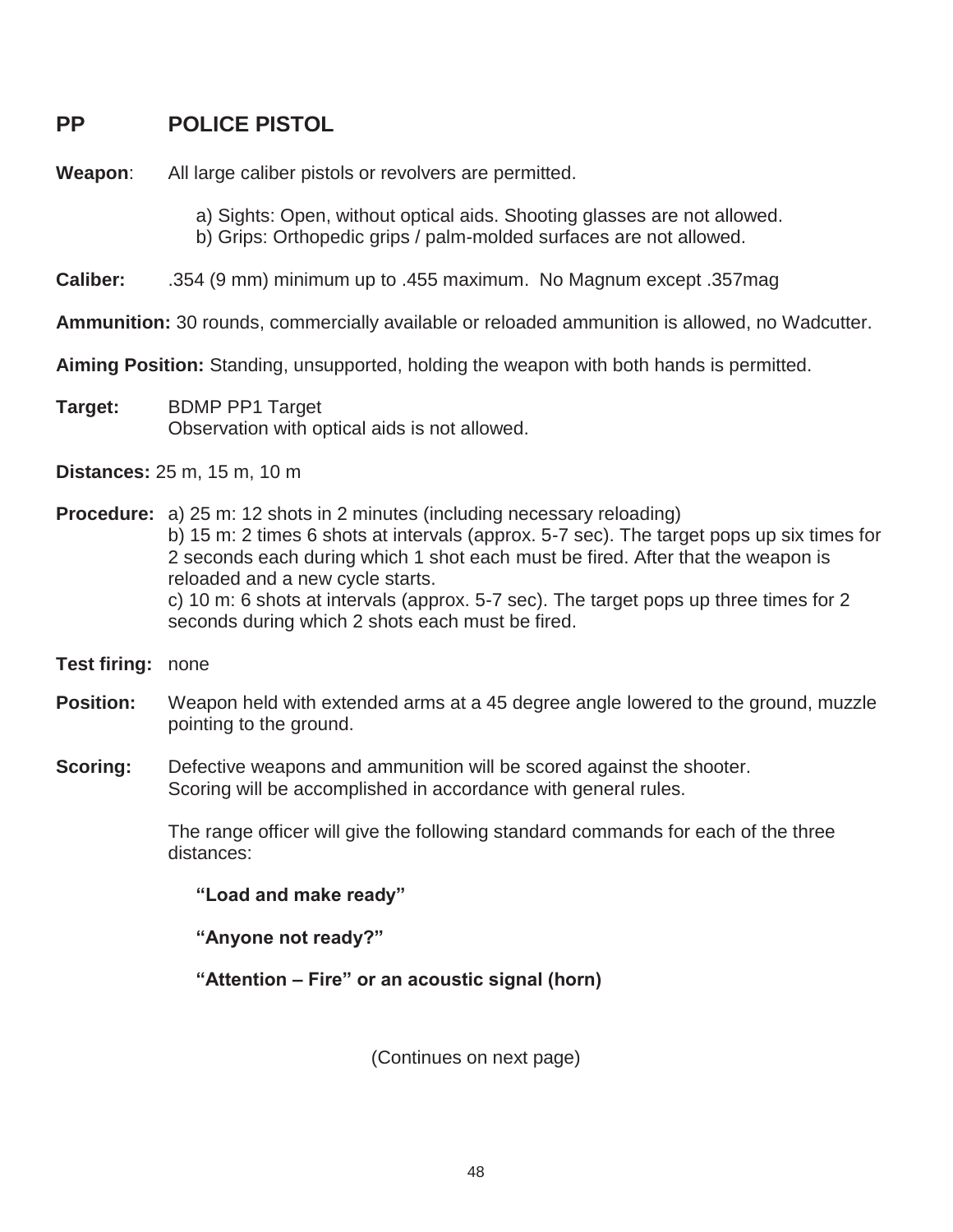#### Or

 In case of events b) and c) turning away of the target and turning it back up after approx. 5 seconds to start the cycle.

#### **"Unload and show clear"**

### **"All clear, are there any protests?"**

## **"No protests, show targets, advance and score"**

Targets are turned, and hits are counted.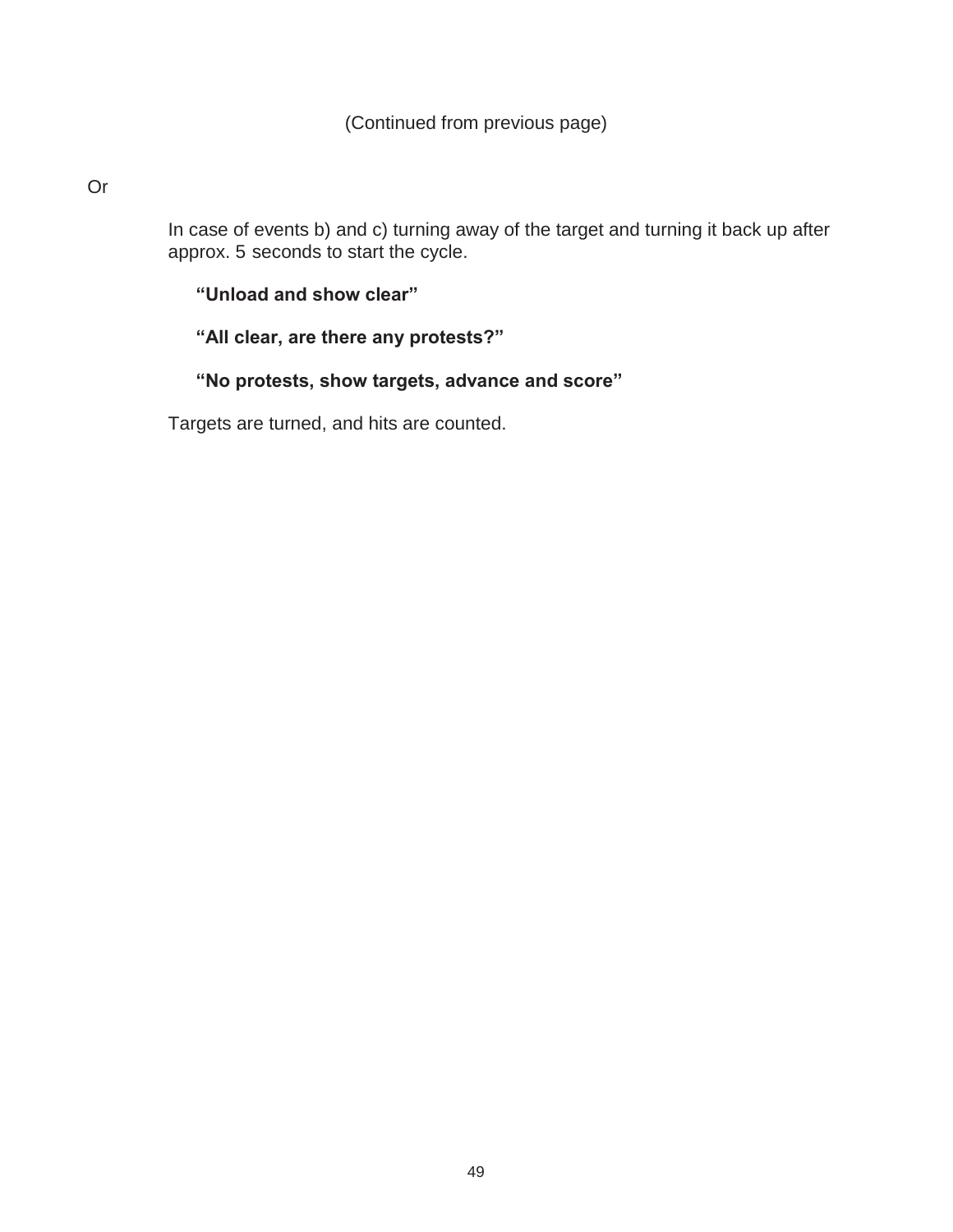## **SM SILHOUETTE MAGNUM**

- **Weapon**: Pistols and revolvers
- **Sights**: Sights consist of two components: front and rear sight
- **Caliber:** .357 maximum .375 Super Mag .357 – 44 Bobcat .41 Magnum .44 Magnum .44 Auto Mag .44 Maximum .44 Thor .45 Winchester Magnum .454 Casull .50 AE
- **Ammunition**: All commercially available and reloaded ammunition is permitted. All bullet shapes as well as lead, jacketed, partially jacketed and fully jacketed bullets, and bullets with a galvanic or plastic coating are permitted. Black powder loads are not allowed.

**Aiming Position:** One-handed or two-handed position.

**Target:** Target No. 14, six identical steel figures (max. size 200 x 100 mm) must be shot down from a platform. Each shooter goes through three times. Maximum allowed time for each cycle is 60 seconds

**Distance:** 25 m

**Shooting glasses:** Any type of shooting glasses are allowed.

- **Points:** 10 points per figure; in case of equal scores, an additional run-off shoot will be held (figure for figure).
- **Scoring:** Scoring will be done at the range.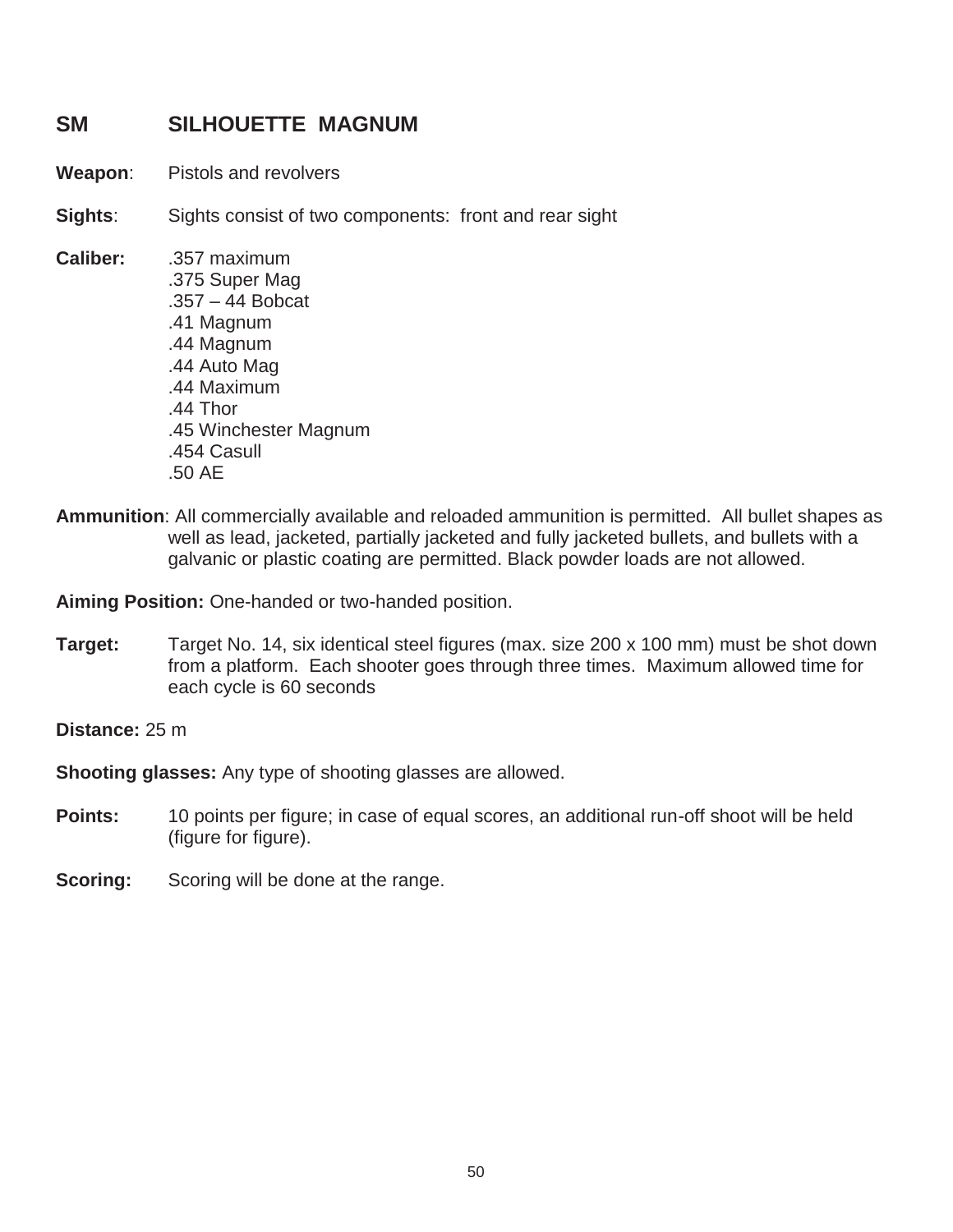## **WR Western Revolver**

**Weapon**: All unmodified single-action revolvers in original condition are permitted.

- a. Sights: Sights must be in original condition.
- b. Trigger: Min. 1000 g, trigger stop is not permitted.
- c. Grips: Only grips with the original shape are permitted.
- **Caliber**: All calibers (rim- and center fire cartridges will be scored separately). From caliber .22 to caliber .45 inclusively.
- **Ammunition:** All commercially available and reloaded ammunition is permitted. All bullet shapes as well as lead, jacketed, partially jacketed and fully jacketed bullets, and bullets with a galvanic or plastic coating are permitted. Black powder loads are prohibited. Exception: Wadcutter bullets are not permitted.

**Aiming Position:** One-handed or two-handed position

**Target:** Target No. 1

**Target Distance:**15 m / 20 m / 25 m

**Number of Shots / Shooting Time:** Six series of 5 shots, 60 seconds per series

- **Sequence:** 1. Series 15 m standing
	- 2. Series 15 m kneeling
	- 3. Series 20 m standing
	- 4. Series 20 m kneeling
	- 5. Series 25 m standing
	- 6. Series 25 m kneeling

**Shooting Glasses:** Shooting glasses (to include iris blinds) are not allowed.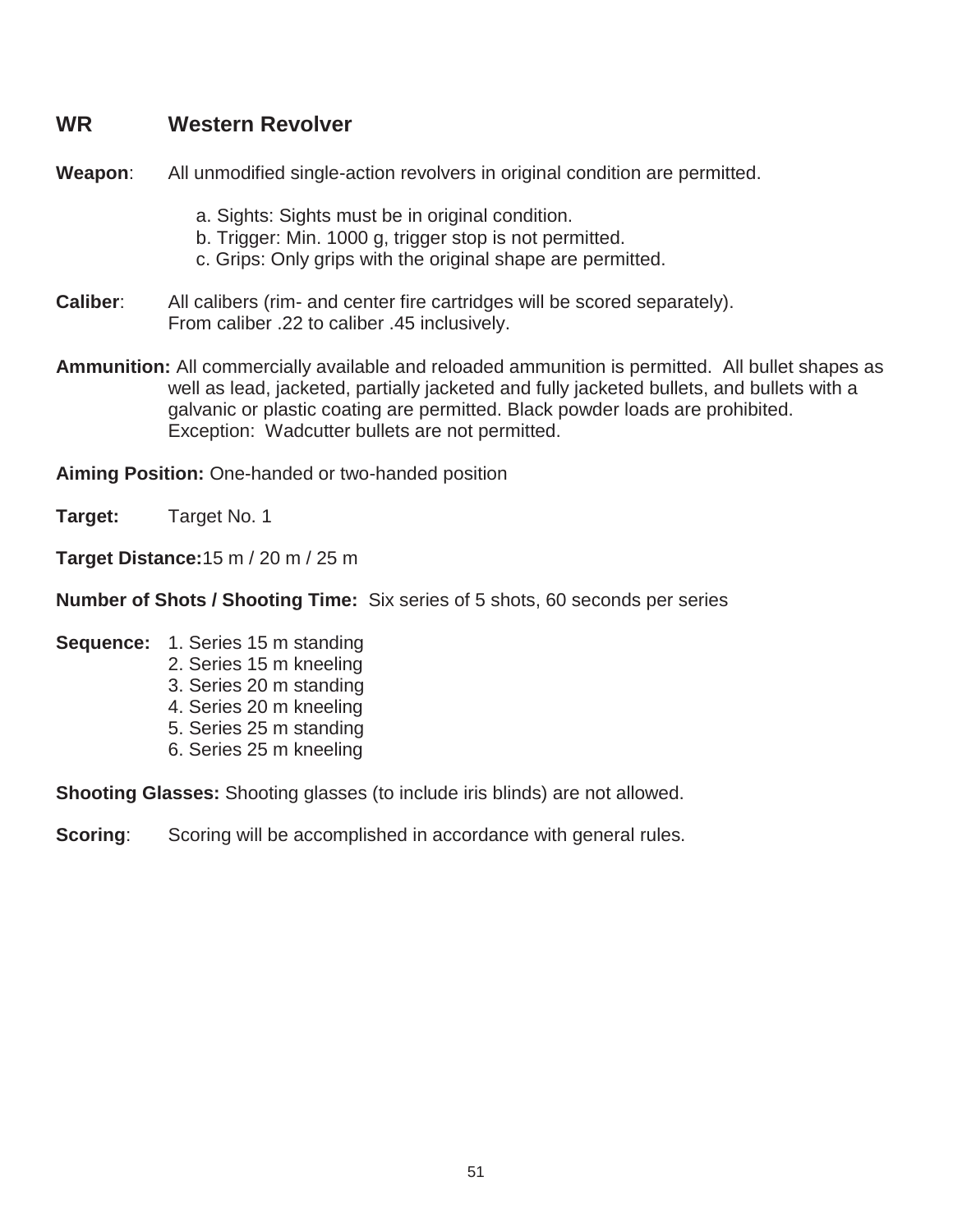## **LU Luger Pistol Shoot**

**Weapon**: All original Luger pistols (Model 08, 04) as well as licensed copies, with a Luger-type "knee joint" locking mechanism are permitted.

> a. Sights: Only the original sights of the Luger pistol (Model 08, 04) may be used. The front sight must be the original "pointed" style. An adjustable rear sight is only allowed for the "08 Artillery" model.

b. Trigger: Min. 1000 g, trigger stop is not permitted.

c. Grips: Grips must be of the original shape.

- **Caliber:** In the original caliber 9mm Luger or 7,65 Para.
- **Ammunition:** All commercially available and reloaded ammunition is permitted. All bullet shapes as well as lead, jacketed, partially jacketed and fully jacketed bullets, and bullets with a galvanic or plastic coating are permitted. Black powder loads are prohibited. Exception: Wadcutter bullets are not permitted.

**Aiming Position**: One-handed or two-handed position

**Target:** Target No. 1

**Target Distance:** 15 m / 20 m / 25 m

**Number of Shots / Shooting Time:** Six series of 5 shots, 60 seconds per series

- **Sequence:** 1. Series 15 m standing 2. Series 15 m kneeling
	- 3. Series 20 m standing
	- 4. Series 20 m kneeling
	- 5. Series 25 m standing
	- 6. Series 25 m kneeling

**Shooting Glasses:** Shooting glasses (to include iris blinds) are not allowed.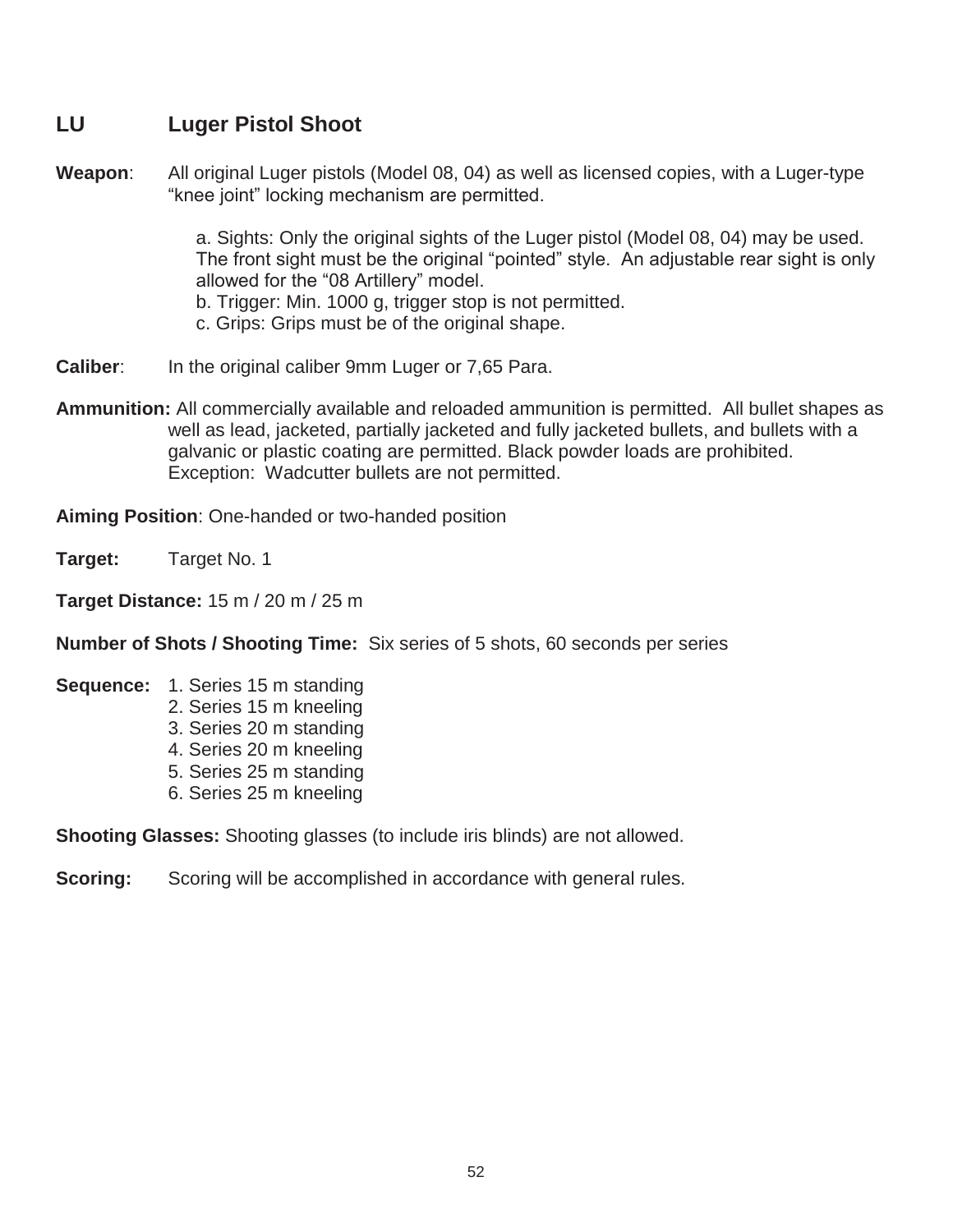## **1500**

- **Weapons**: All weapon types for the U.S. Forces handgun events with a minimum barrel length of 3" may be used for the competition. These are in particular the pistols Colt M1911 and M1911 A1 of the caliber .45 ACP and their non-military versions, the pistol Beretta cal. 9 x19, as well as double-action revolvers of calibers .38 S&W, .38 Sp and .357 M. In case of doubt, the shooter must provide proof that a specific type of weapon is in fact used by the US Forces. The regulations of the German Weapons Law (*WaffG*) shall be complied with. The weapons and ammunition specifications determined for the individual events shall apply.
- **Caliber:** From .38 to .45

**Aiming Position:** One-handed or two-handed position

**Target**: Target No. 6 (BDMP-1500 Target) For 25 m distance scaled-down target.

**Distance**: 50 m or 25 m

**Number of shots:** 150 shots

**Procedure**: Match 1: 12 shots standing, unsupported, 20 seconds 12 shots standing, unsupported, 20 seconds

> Match 2: 6 shots kneeling 6 shots standing, left hand, post to the left 6 shots standing, right hand, post to the right Total time 90 seconds

 Match 3: 6 shots sitting 6 shots kneeling 6 shots standing, left hand, post to the left 6 shots standing, right hand, post to the right Total time 165 seconds

 Match 4: 12 shots standing, unsupported, 35 seconds 12 shots standing, unsupported, 35 seconds

(Continues on next page)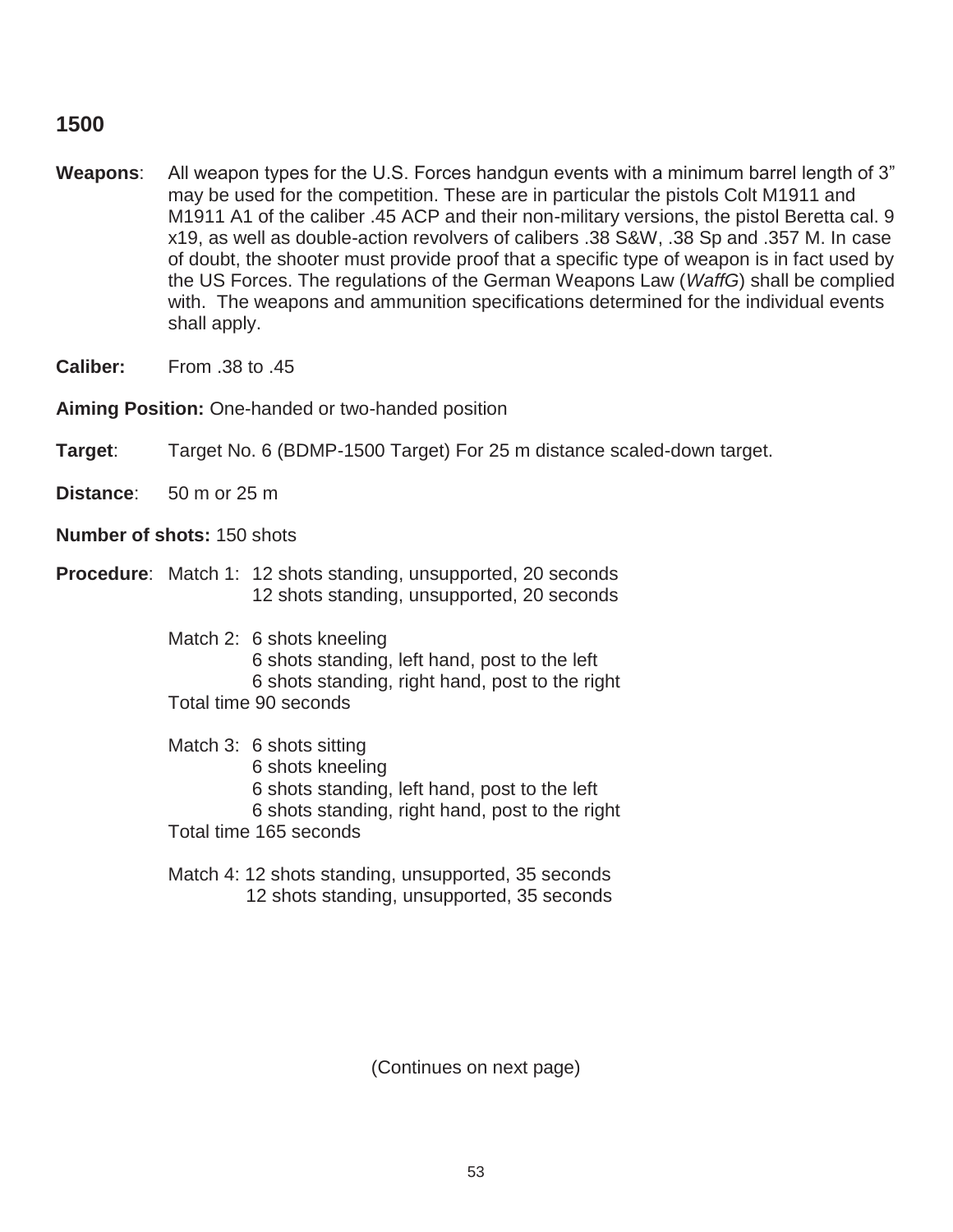Match 5: 12 shots standing, unsupported, 20 seconds 6 shots kneeling 6 shots standing, left hand, post to the left 6 shots standing, right hand, post to the right Total time 90 seconds

> 6 shots sitting 6 shots kneeling 6 shots standing, left hand, post to the left 6 shots standing, right hand, post to the right

Total time 165 seconds

6 shots standing, unsupported, 12 seconds

**Shooting glasses:** Any types of shooting glasses are allowed.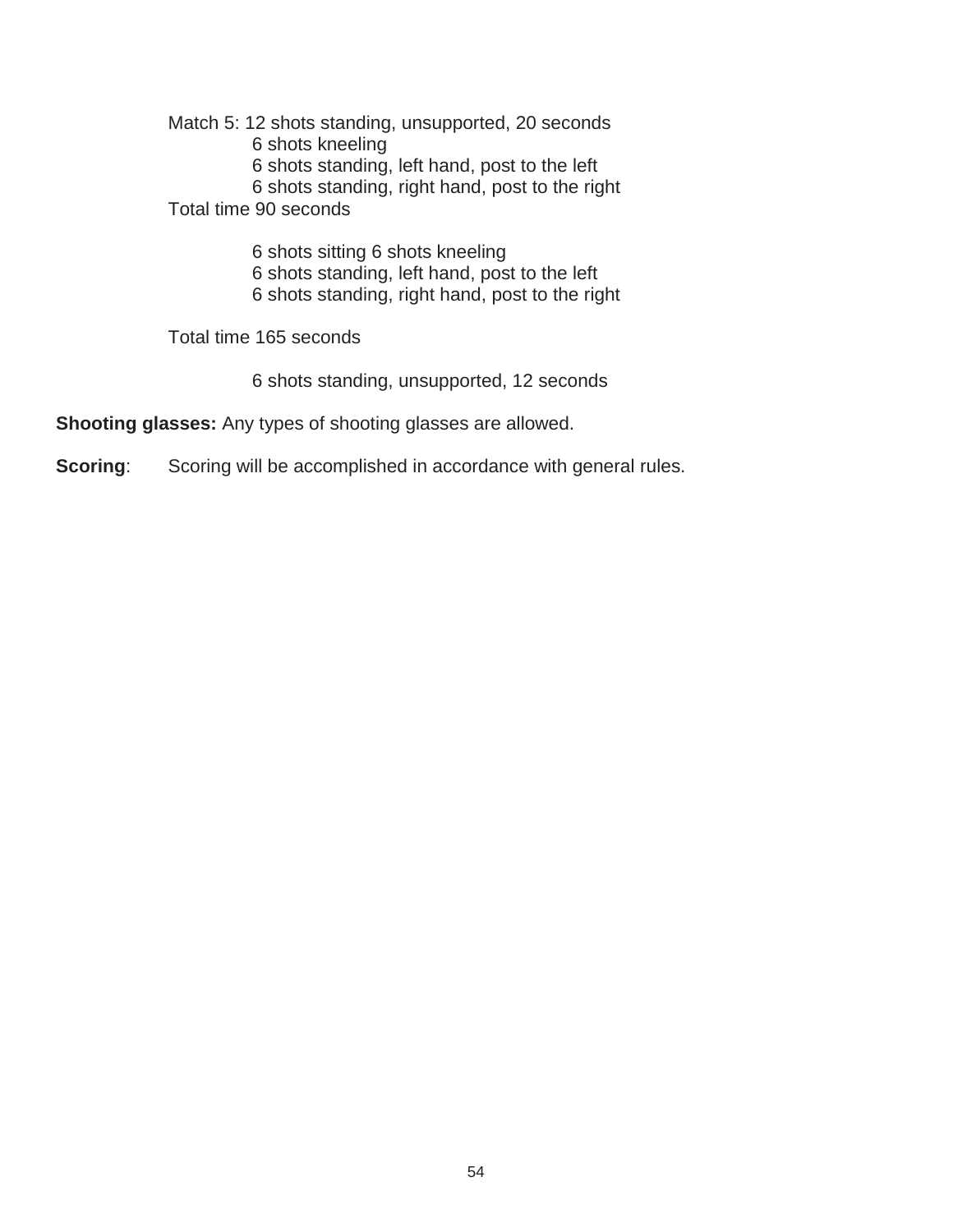## **JP Hunting Pistol/Revolver**

**Participants**: Only open to people who are authorized to practice shooting for hunting purposes

**Weapon**: All pistols and revolvers are allowed.

**Caliber:** .22lr to .45

 a. Sights: The sights may not protrude from the weapon's muzzle at the front or its breech lock at the rear; they must be open and commercially available with a maximum length of 220 mm.

b. Trigger: Min. 1360 g

 c. Grips: The total width of the grip may not exceed 4.5 cm, measured vertically or parallel to the frame. It may not project over the wrist and have no palm-shaped surface.

 d. Barrel length: Maximum 152 mm (6") – revolvers will be measured without cylinder.

e. No muzzle brakes

f. Safeties are required for pistols with interior hammer.

- g. Maximum weight of weapon: 1,400 g
- **Ammunition**: All commercially available and reloaded ammunition is permitted. All bullet shapes as well as lead, jacketed, partially jacketed and fully jacketed bullets, and bullets with a galvanic or plastic coating are permitted. Black powder loads are prohibited.

**Aiming Position:** One-handed or two-handed position, standing

**Procedure**: Timed Shooting:

5 shots duel (target visible for 3 seconds)

Proficiency/Practice Shooting:

 2 series with 5 duel shots each (target visible for 4 seconds). This exercise is awaited by the shooter with lowered arms. The weapon is carried in a strapped-on holster or in a holster in a pocket of his clothing with the weapon being covered at least 10 cm by the edge of the jacket or coat, in case of the first method of carrying and when carried in the inner pocket, and, as usual, the jacket or coat must be closed at one point at the height of the belt.

 Rapid Fire Shooting: 5 shots in 8 seconds

(Continues on next page)